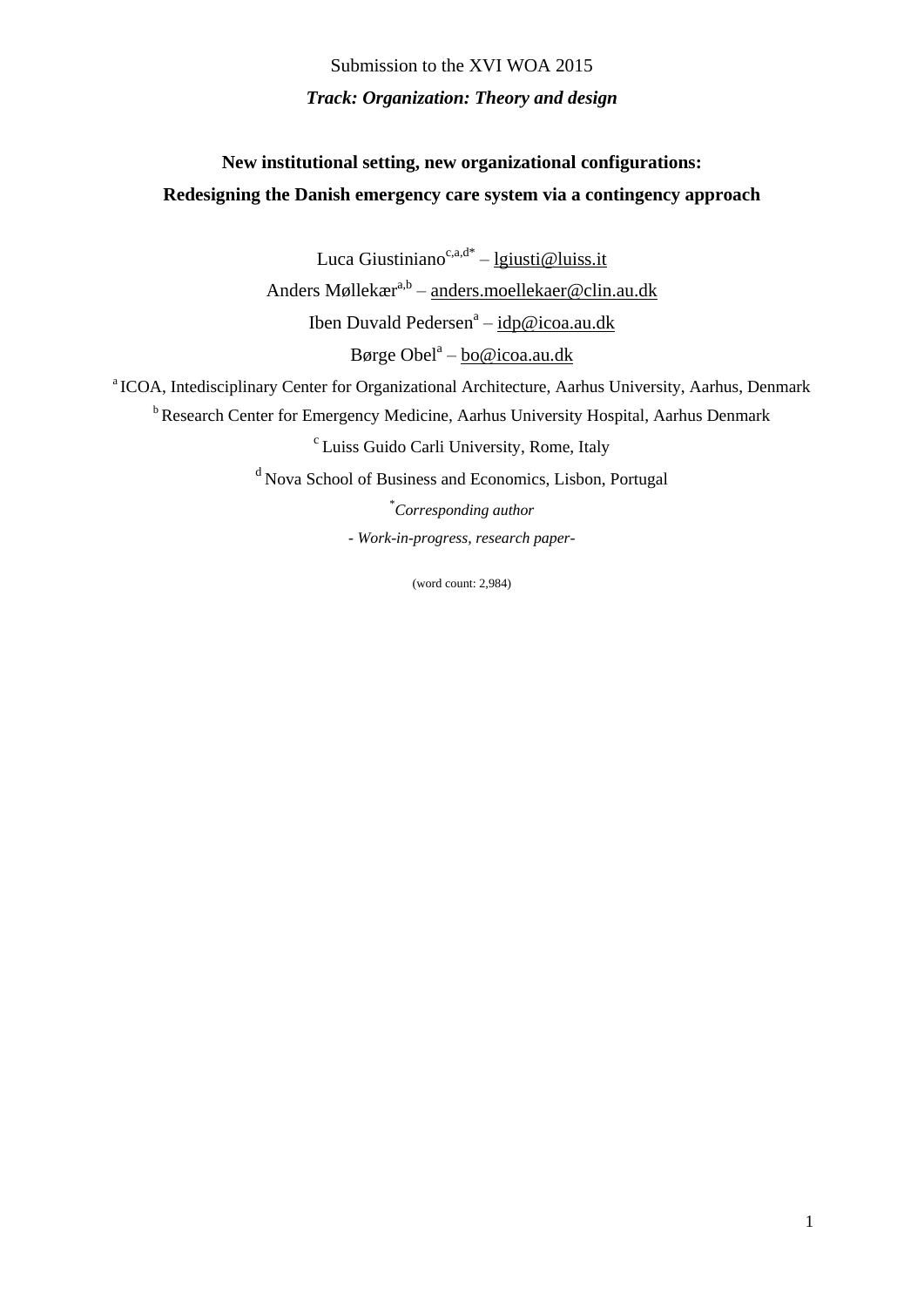## **1. Introduction**

**.** 

As a result of major administrative reform in 2007, the Danish emergency care system is undergoing the largest reorganization in decades (MHP, 2008; Vrangbaek, 2013). The number of acute hospitals has been reduced from more than 40 to 21 and new emergency departments (EDs) have been established (MHP, 2008; Wen et al., 2013, Mattsson, Mattsson & Jørsboe, 2014). The EDs are the cornerstones of the Danish National Health System (NHS), as up to 70% of all acute care patients are evaluated there; they can be treated and discharged, or admitted for further care (MHP, 2008; Wen et al., 2013). The EDs therefore play a crucial role in determining the design of the overall healthcare, being a critical pathway for acute care and addressing hospital crowding.

The Danish emergency care system represents an organizational field (DiMaggio & Powell, 1983) in which highly specialized healthcare actors, such as primary care physicians (PCPs), systems of out-of-hours care clinics, ambulance systems, and hospitals, have to coordinate their actions with the ultimate objective of providing a timely and appropriate response toward the collective. On the other hand, following the general reform of 2007, the National Board of Health in Denmark (NBHD) has recommended the delivery of emergency care through fewer, larger, and more centralized EDs. This was done to concentrate specialties<sup>1</sup> and provide a higher level of care with greater efficiency in a system in which the patients' overall impression of hospitalization has traditionally been positive (MHP, 2008). Moreover, the overall reform generated (external) financial crunches for healthcare providers that predictably turned into internal pressures related to efficiency (e.g., Louis et al., 1999; Lega & DePietro, 2005; Reay & Hinings, 2005, 2009). The search for efficiency through the maximization of economies of scale, by concentrating specialized knowledge and equipment, is generating some symbiotic organizational effects. These can be studied at different levels of analysis (Hackman, 2003): a) at the *macro level*, through a general rationalization of public expense, in two ways: a.1) regions are in charge of the planning and delivery of healthcare, and new regional mechanisms for governance and funding, resulting in the diffusion of new performance appraisal approaches; a.2) positive operational spillovers are exploited amongst agents through coordination mechanisms based on healthcare networks, with several interdependent providers covering the various phases of emergency care; 2 b) at the *meso level*, via the definition of structures, roles, and procedures of emergency care. In essence, each

<sup>&</sup>lt;sup>1</sup> Emergency medicine encompasses a large amount of general medicine but involves the technical and cognitive aspects of virtually all fields of medicine and surgery. To date, unlike other countries, emergency medicine has not been a formally recognized specialty in Denmark.

<sup>&</sup>lt;sup>2</sup> Initial stabilization, triage/management, diagnosis, and disposition of individuals with acute illness and injury.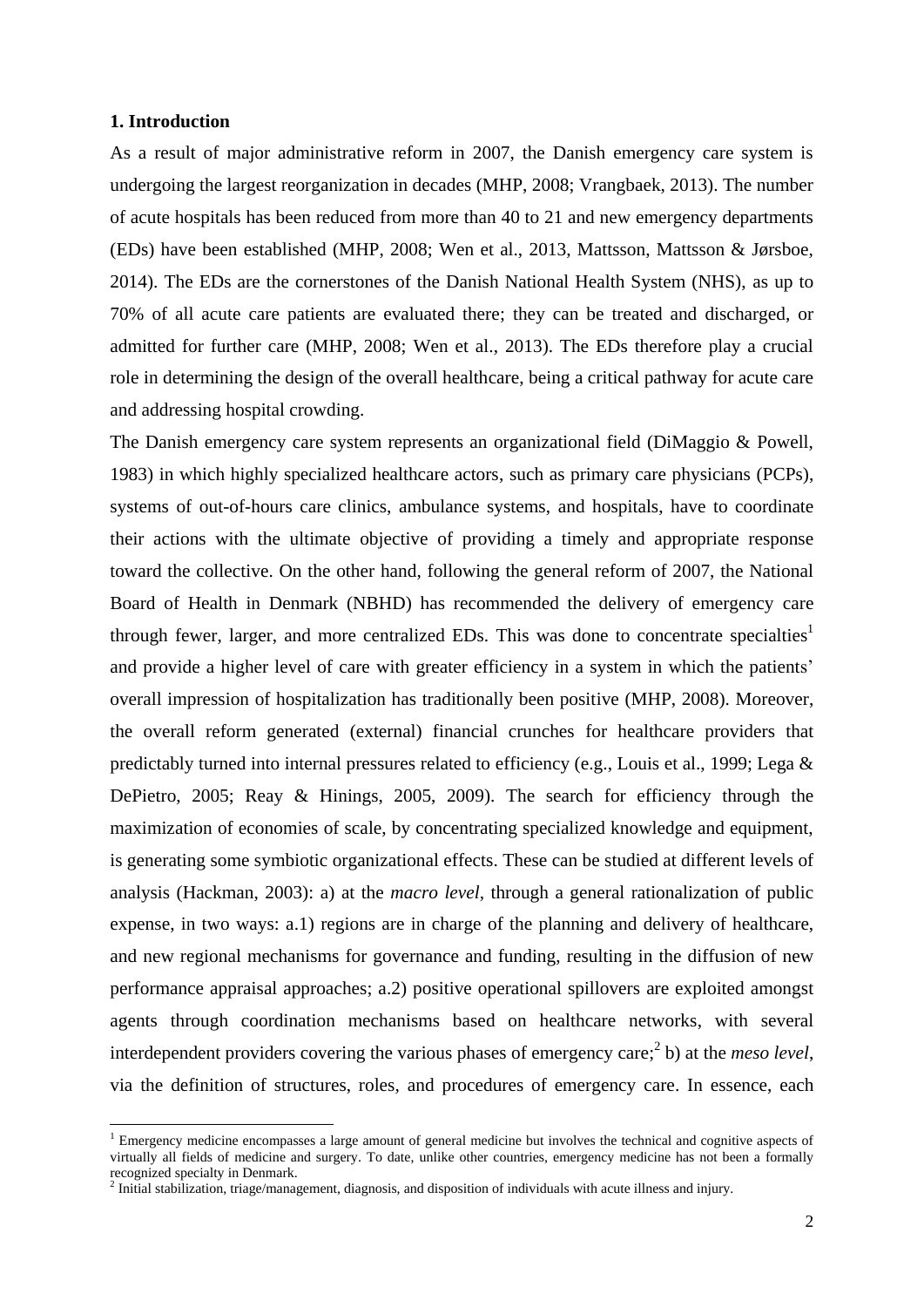hospital designs its own ED, with different levels of managerial autonomy, human resource specialization, technological endowment, and design of internal processes. In short, the Danish emergency care system is trying to change toward a more cost-effective but also a more patient-oriented configuration; c) at the *micro level*, via the design of appropriate incentives for professionals. In Fearlie and Shortell's (2001) terms, "A multilevel approach to change and the associated core properties can provide a framework for assessing progress on these and related issues over the next several years" (p. 307).

This paper presents the preliminary results of a larger research project called DESIGN-EM,<sup>3</sup> aimed at designing effective and efficient EDs. In a dynamic environment, in which each of the 21 Danish hospitals is still configuring its own  $ED<sub>1</sub><sup>4</sup>$  this research project aims to determine if differences in organization designs affect efficiency, effectiveness, the quality of patient care, and resource utilization. It reports on the part of the project attempting to investigate the meso level of analysis (hospitals/EDs), and focuses on the research gap related to the adoption of the multi-contingency approach (Burton & Obel, 1988, 2004) in the design of emergency care, with a specific focus on the EDs (Table 1). Thus, this research addresses the following research question: *How can hospitals design their EDs to adapt to institutional, technological, and clinical dynamics*?

The paper is structured as follows: Section 2 illustrates the theoretical background, both on the organization design of EDs and the contingency approach; Section 3 describes the research model; Section 4 reports some preliminary results; the discussion and conclusion are in Section 5.

### **2. Theoretical Background**

1

The Danish NHS is a highly regulated public sector, with the central government and the five regions playing the dual roles of payer and regulator (Ferlie & Shortell, 2001; MHP, 2008; Vrangbaek, 2013) (Table 1). As in many other institutional settings, the top-down impulse toward redesigning the EDs might be mediated by the existence of logistic barriers (layout of the buildings), the interests of professional groups, and the status quo (Scott et al., 2000; Battilana & Casciaro, 2012), a diverse cognitive imprinting that characterizes the professional communities involved (Reay & Hinings, 2005, 2009).

Despite the vast amount of literature on the subject of emergency care, few works have concentrated on the design of EDs. Some of them have addressed specific issues, such as

 $3$  Research Network for Organization Design and Emergency Medicine. Available from<http://icoa.au.dk/research/design-em/>

<sup>&</sup>lt;sup>4</sup> For the same hospital, the configuration of the ED might change during the day (see Table 2: night, evening, daytime).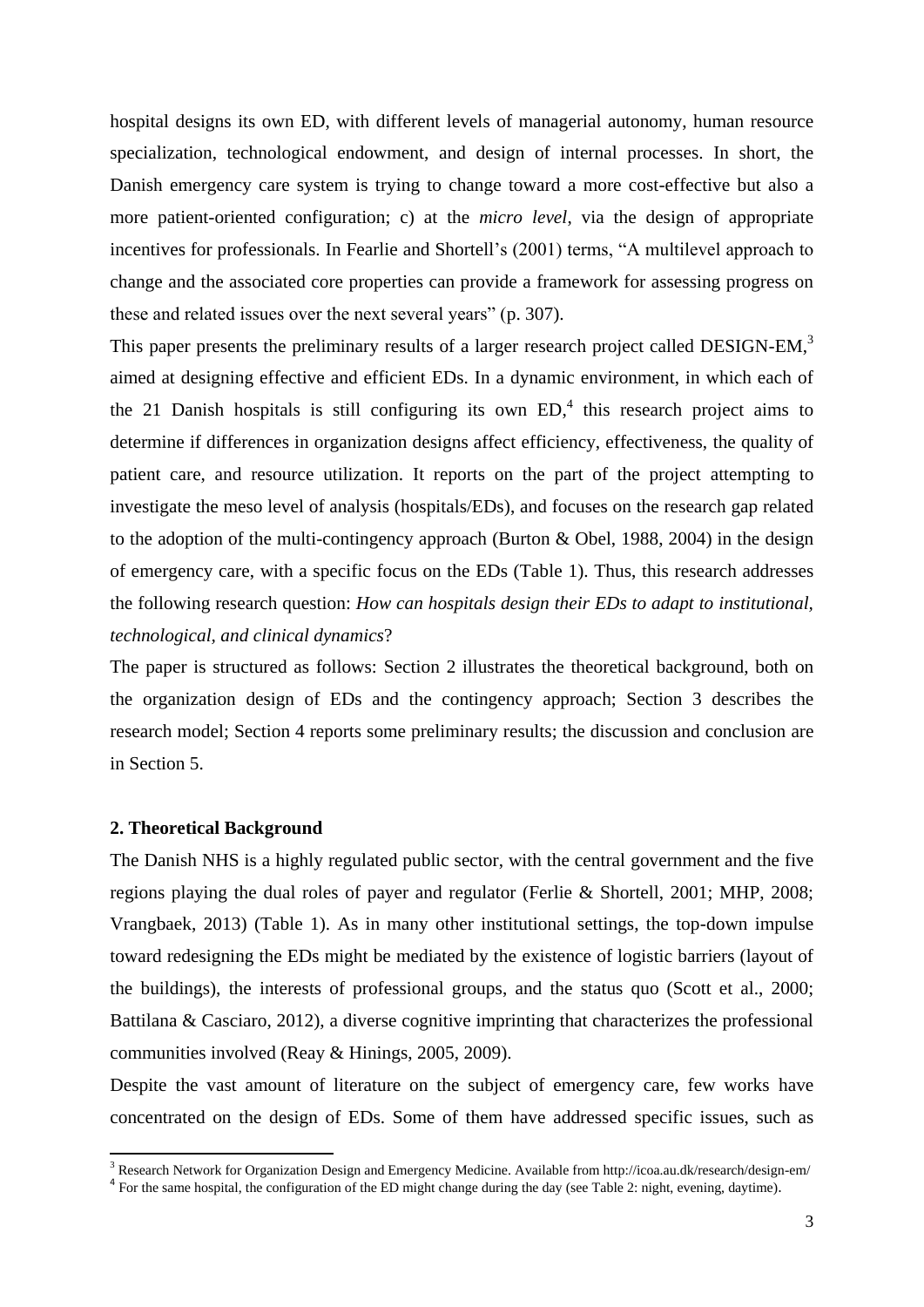crowding (Asplin et al., 2003), whereas others classify them in terms of their functional characteristics, i.e., the case mix (Cameron, Baraff & Sekhon, 1990). Wen et al. (2013) recently conducted a survey on the Danish emergency system, using data from 2008, and classify the EDs in terms of the ages of patients (all ages/adults/children), and contiguity between the ED and other departments (contiguous/non-contiguous). Mattsson, Mattsson and Jørsboe (2014) investigated the effect of physical layout and managerial autonomy on quality. The DESIGN-EM project is based on the assumption that a) the organization design of EDs has to be inspired by a process-oriented approach, and b) that the contingency theory of organization design can provide an effective framework both for understanding the extant setting and for designing future EDs. The consideration of the whole, in terms of comprehensive patient pathways, fits the definition of emergency medicine itself, being oriented to the stabilization and the final disposition (discharge/admission to hospital) of individuals with acute illness and injury. The consideration of the process orientation in designing EDs could therefore overcome the dominant logic of professionalism (Lega & DePietro, 2005; Reay & Hinings, 2005, 2009; Battilana & Casciaro, 2012), converging toward a higher level of efficiency (Vera & Kuntz, 2007; Kaplan & Porter, 2011; Vos et al., 2011), or goal-oriented patient care (Porter & Teisberg, 2007; Reuben & Tinetti, 2012; Vos et al., 2007), promoting integrated delivery systems (Lega, 2007; Villa, Barbieri & Lega, 2009; Welch, 2012), and delivering care of a higher level of quality (Donabedian, 1988; Graf et al., 2002; Porter, 2010; Nenni & Giustiniano, 2013).

The adoption of contingency theory relates to the assumption that organizational efficiency and effectiveness are largely determined by organization design, meant as the design of structures and processes (Burton & Obel, 1988, 2004). Based on the information-processing perspective (Galbraith, 1974), the multi-contingency model for strategic organizational design developed by Burton and Obel (1988) is a set of "if–then" misfit rules, in which misfits lead to a loss in performance (Burton, Obel & Lauridsen, 2002) (Fig. 1). The contingency design of EDs is sufficiently robust to permit the adoption of triangulation, meant as "what is," "what might be," and "what should be" (Burton  $\&$  Obel, 2011). The parts of the model (Fig. 1) requiring major reconsideration are: environment (complexity, uncertainty, and equivocality), strategy (exploitation vs. exploration; diversity) and structural configurations.

*[Fig. 1 about here]*

# **3. Research Model**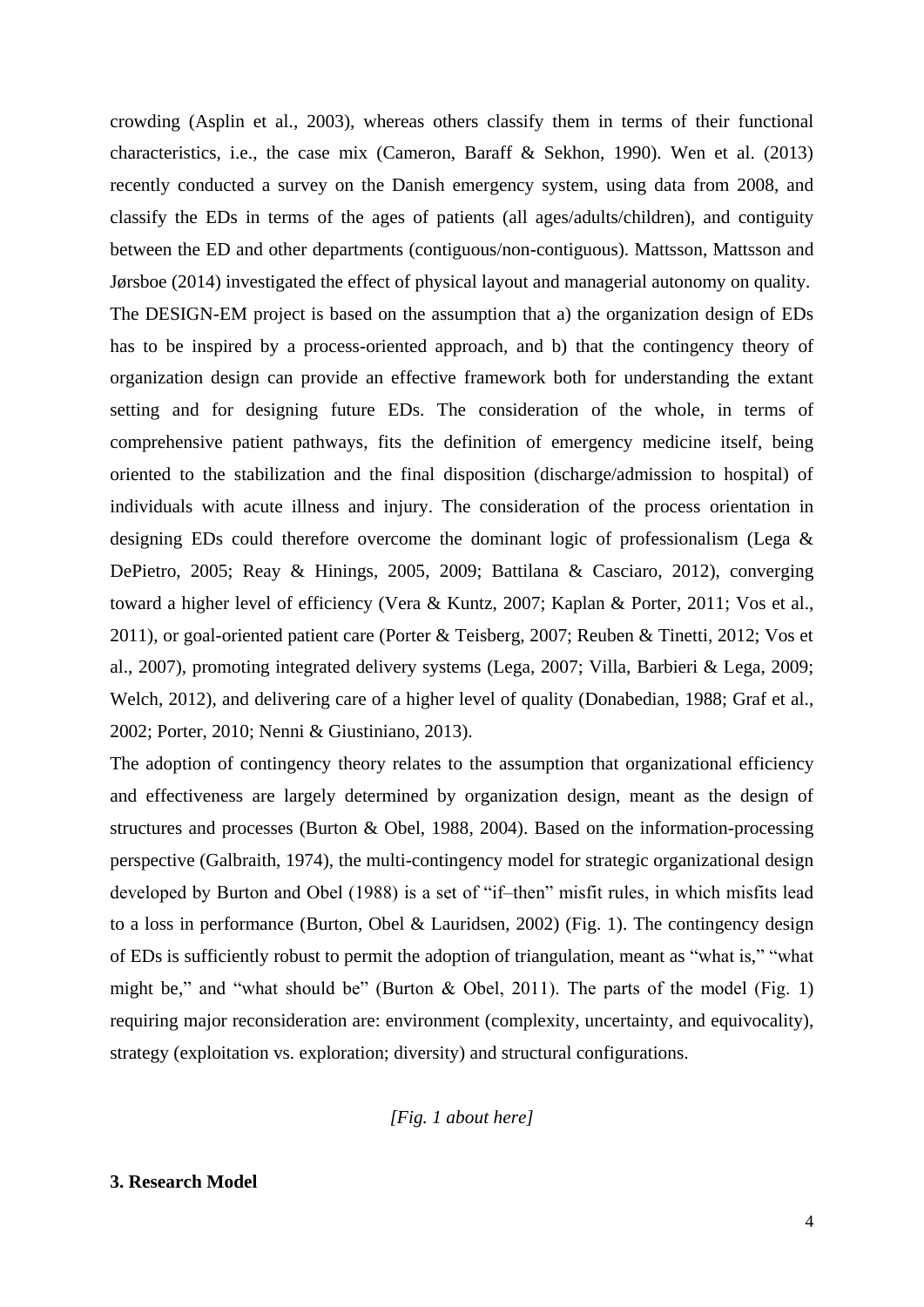The contingency theory framework permits the adoption of multiple approaches, which are compatible with the multilevel perspective. For the focus of this paper (meso level), the unit of analysis is the ED; in the Danish system, this is active in a wider regional emergency system, embedded in one hospital, interacting with other specialties/departments (within the same hospital), and serving one or more municipalities (see Section 4). All the 21 Danish EDs are involved in the research project, which therefore covers the whole universe.

Similarly to other studies (e.g., Carroll et al., 2006; Lin et al., 2006; Cardinal et al., 2011), the quest to determine what the organization design of ED "should be" is determined through the assessment of "what is (are)" the current practice(s), and the examination of other "what might be" conditions. The "what is" aspect describes and explains the current organizational settings, here based on five semi-structured interviews per hospital, conducted by two PhD students (healthcare and management, with medical and anthropological backgrounds).<sup>5</sup> The interviews are taped and transcribed verbatim. Additional archival data are also being collected for each hospital.

The examination of variations and alternatives, and the exploration of possibilities and boundaries are based on two "what might be" approaches:

- A computer simulation undertaken through OrgCon (9.1), an expert system of design rules, widely used in the field of contingency-based organization design (e.g., Burton & Obel, 2004; Carroll et al., 2006). For each of the 21 EDs, the software releases a diagnostic report on the situational and contingency misfits;<sup>6</sup>
- A quantitative analysis based on a rule-based contingency misfit model and related hypotheses to be tested empirically. The dependent variable is a measure of quality/effectiveness (e.g., seven-day mortality, re-admissions, length of stay), whereas the independent variables are represented by the sets of possible misfits (e.g., Burton, Lauridsen & Obel,  $2002$ );<sup>7</sup>

The triangulation of the approaches described could result in a better understanding of the underlying phenomena and greater confidence in the design solutions recommended, as well as a concrete judgment on what "should be."

## **4. Preliminary Results**

 5 Interviewees: CEOs, ED leader(s), physicians, nurses and secretaries. Expected end: March 2015.

<sup>6</sup> Expected end: March 2015.

<sup>7</sup> Expected end: September 2015.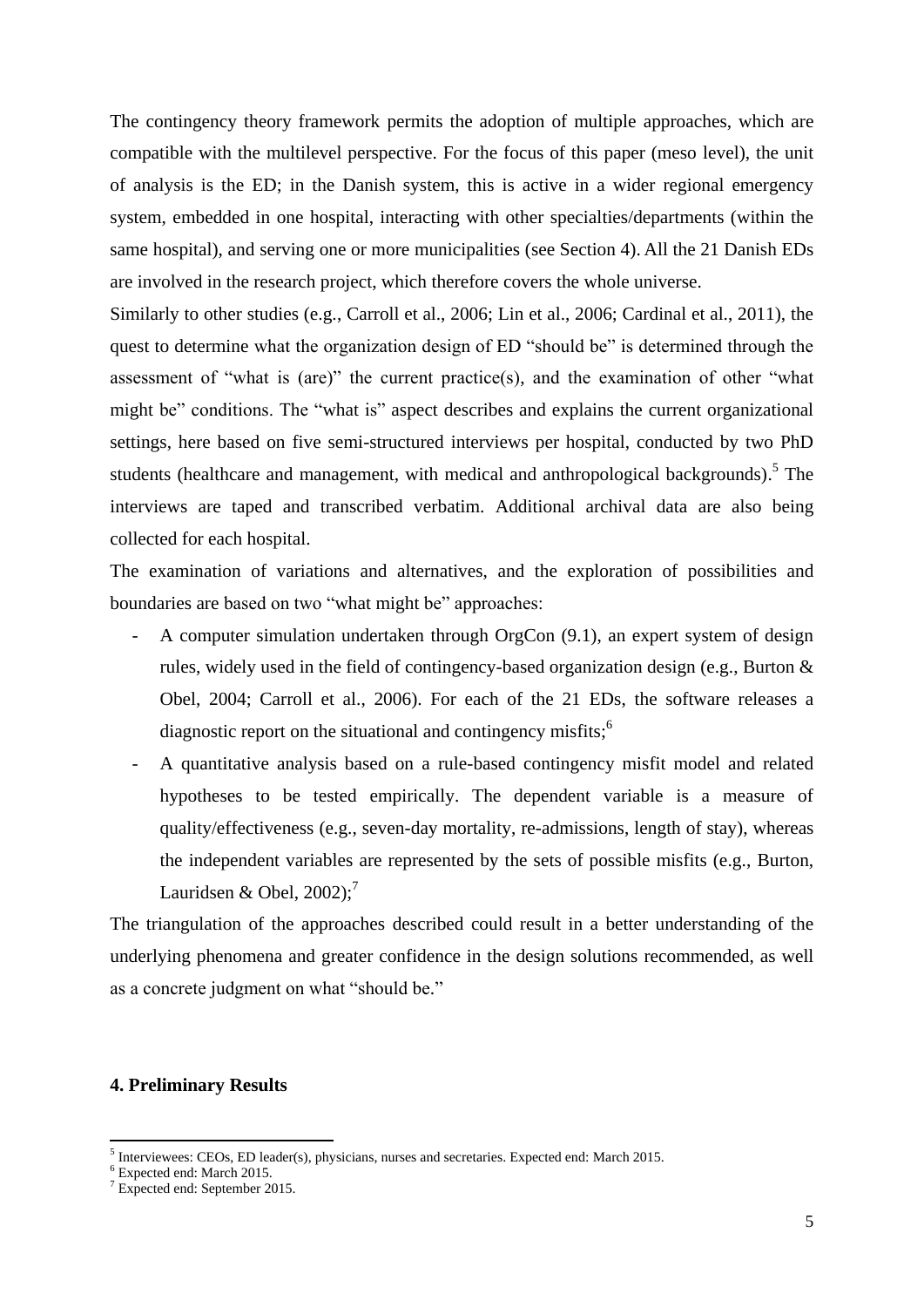As anticipated, this paper reports the initial results of the DESIGN-EM, a work in progress related to the meso level of analysis, namely the organization design of Danish EDs for the 21 extant hospitals. Considering the methodology and the state of the art described in Section 3, three main research outcomes<sup>8</sup> have been achieved: 1) the definition of the organizational field; 2) the identification of the extant structural configurations for EDs (specific to the Danish context); 3) the translation and the interpretation of the general contingency variables within the specific field of emergency care. $9-10$ 

### **4.1. The organizational field**

Following DiMaggio and Powell (1983), the Danish emergency care system can be analyzed as an organizational structure made up of "those organizations that, in aggregate, constitute a recognized area of institutional life" (p. 148). Taking into consideration the extension to healthcare made by Reay and Hinings (2005, 2009), Table 1 shows the reconstruction of the Danish emergency care system.

## *[Table 1 about here]*

As with the whole DESIGN-EM project, this paper follows DiMaggio and Powell (1983) when they state that "The structure of an organizational field cannot determined a priori but must be defined on the basis of empirical investigation. Fields only exist to the extent that they are institutionally defined" (p. 149). Thus, the first outcome of the paper is the understanding of the Danish emergency care system, with particular attention paid to its structure in terms of "structural equivalence" and "connectedness" (DiMaggio & Powell, 1983, p. 149).

Danish hospitals can be considered as *structurally equivalent* in relation to the (single) region to which they belong, which plays a *role* in the planning, financing, and coordination of their activities (see Table 1). Each hospital runs one ED, although the ED itself could be split into several emergency rooms in different internal specialty-based departments (see later, the "embedded model"). The 21 EDs are substantively independent, ambulance/patient deviation being an extremely rare phenomenon.

**.** 

<sup>8</sup> WOA deadline for short papers: 31 March 2015.

<sup>9</sup> Note for to the WOA Track chairs/reviewers: Considering the maximum length allowed for this short paper, the results of point 3) could be described only in a longer version of the paper.

 $10$  As indicated in Section 3, the interviews must be completed by March 2015; the simulations will end around April 2015.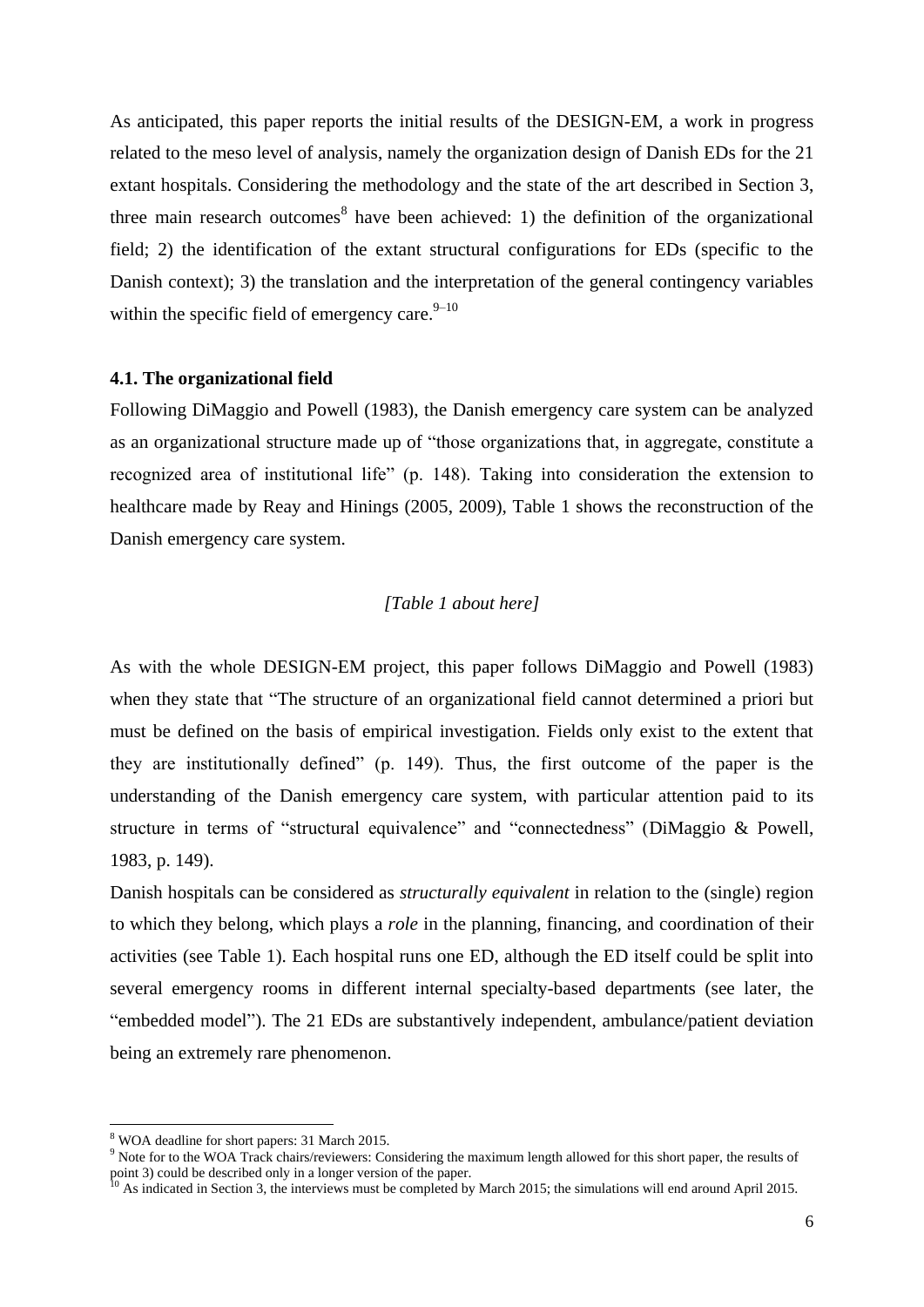DiMaggio and Powell (1983) define *connectedness* as "the existence of transactions tying organizations to one other" (p. 149). The Danish emergency care system is made up of connected actors, which perform their activities according to the input-throughput-output (Asplin et al., 2003) scheme depicted in Fig. 2.

# *[Fig. 2 about here]*

### **4.2 Structural configurations**

Studies on the subject distinguish structural configurations in terms of the concentration of homogeneous skills (e.g., between "functional" vs. "process-oriented" skills, Porter & Teisberg, 2007; Vos et al., 2011; Reuben & Tinetti, 2012; Welch, 2012), or in terms of the physical layout of spaces (e.g., independent vs. contiguous ED, Wen et al., 2013). At first glance, each of the 21 EDs has its own configuration given the total autonomy the hospitals had in their design. The analysis conducted thus far has permitted the identification of four main structural configurations (Fig. 3 and Table 2).

> *[Fig. 3 about here] [Table 2 about here]*

In "independent" EDs, all the actors in emergency care are strongly connected to one another and are only weakly connected to other organizations (e.g. Giustiniano & Bolici, 2012), representing what DiMaggio and Powell (1983) label a *clique* (p. 149), also having a more central role in the relevant "referral networks" (Mascia, Angeli & Di Vincenzo, 2013).

## **5. Discussion and Conclusion**

Despite being a work in progress, the study suggests that there is no single best way of designing EDs. Rather, each configuration has to be compliant with the institutional pillars of the Danish NHS and responsive to the needs of the areas and community in which it operates. The evidence shows that the design of EDs should fit the socio-demographic conditions of the areas, the physical layout of the spaces, the availability of human and technological resources, and interdependencies with other departments/specialty.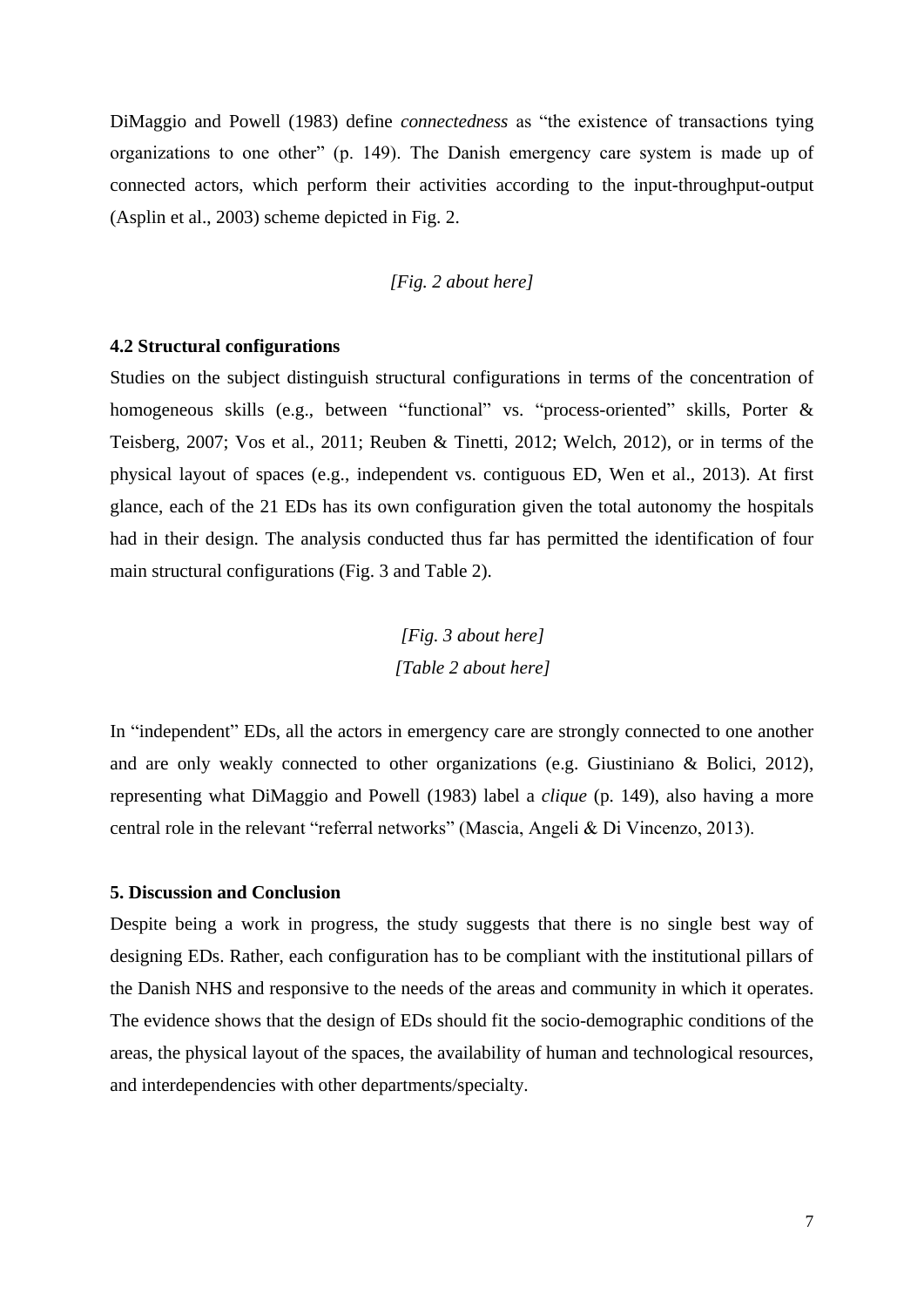### **References**

Asplin, B.R., Magid, D.J., Rhodes, K.V., Solberg, L.I., Lurie, N., & Camargo Jr, C.A. (2003). "A conceptual model of emergency department crowding. Annals of emergency medicine." 42(2), 173-180.

- Battilana, J., & Casciaro, T. (2012): "Change agents, networks, and institutions: a contingency theory of organizational change." *Academy of Management Journal,* 55(2), 381–398.
- Burton, R.M., & Obel, B. (1988): "Opportunism, incentives, and the M-form hypothesis: A laboratory study." *Journal of Economic Behavior & Organization*, 10(1), 99-119.
- Burton, R.M., & Obel, B. (2004): *Strategic Organizational Diagnosis and Design: The*  Dynamics of Fit, 3<sup>rd</sup> ed., Springer: New York.
- Burton, R.M., & Obel, B. (2011). "Computational modeling for what-is, what-might-be, and what-should-be studies-And triangulation." *Organization Science*, 22(5), 1195-1202.
- Cameron, J.M., Braff, L. J., & Sekhon R. (1990): "Case-mix classification for emergency departments." *Medical care* 28(2), 146-158.
- Cardinal, L.B., Turner, S.F., Fern, M.J., & Burton, R.M. (2011). "Organizing for product development across technological environments: Performance trade-offs and priorities." *Organization Science*, 22(4), 1000-1025
- Carroll, T.N., Gormley, T.J., Bilardo, V.J., Burton, R.M., & Woodman, K.L. (2006): Designing a new organization at NASA: An organization design process using simulation." *Organization Science*, 17(2), 202-214.
- DiMaggio, P.J., & Powell, W.W. (1983). "The iron cage revisited: Institutional isomorphism and collective rationality in organizational fields." *American Sociological Review*, 48(2): 147-160.
- Donabedian, A. (1988): "The quality of care: How can it be assessed?." *JAMA*, 260(12), 1743-1748.
- Ferlie, E.B., & Shortell, S.M. (2001): "Improving the quality of health care in United Kingdom and the United States: A framework for change." *Milbank Quarterly,* 79(2), 281–315.
- Graff, L., Stevens, C., Spaite, D., & Foody, J. (2002): "Measuring and improving quality in emergency medicine. Academic Emergency Medicine." 9(11), 1091-1107.
- Galbraith, J.R., (1974): "Organization Design. An Information Processing View." *Interfaces*, 4(3), 28-36.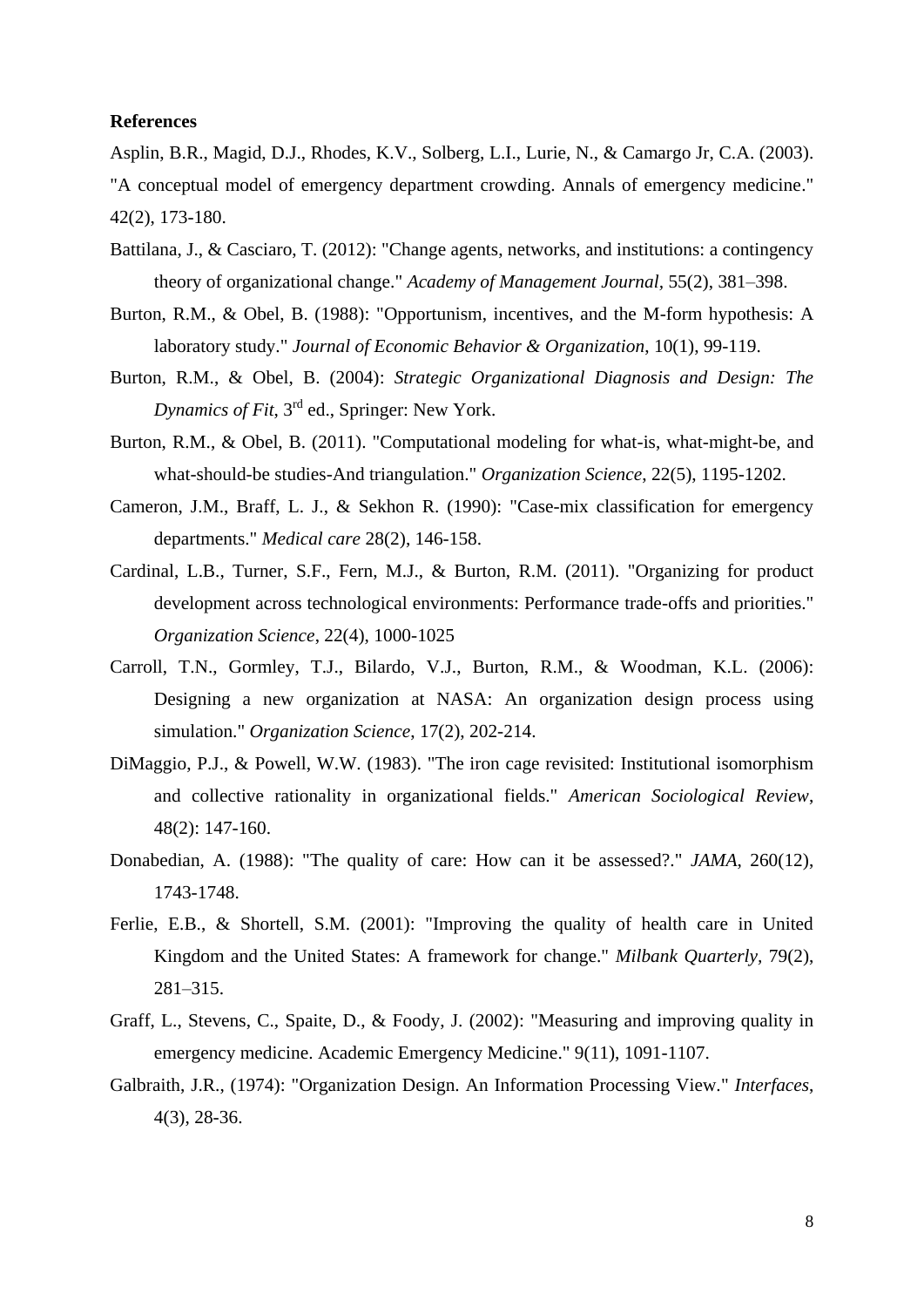- Giustiniano, L., & Bolici, F. (2012): "Organizational trust in a networked world: Analysis of the interplay between social factors and Information and Communication Technology. " *Journal of Information, Communication and Ethics in Society*, 10(3), 187-202.
- Hackman, J. (2003): "Learning more by crossing levels: Evidence from airplanes, hospitals, and orchestras." *Journal of Organizational Behavior* 24(8), 905–922.
- Lega, F. (2007): "Organisational design for health integrated delivery systems: theory and practice." *Health Policy*, 81(2), 258-279
- Lega, F., & DePietro, C. (2005): "Converging patterns in hospital organization: beyond the professional bureaucracy". *Health Policy*, 74(3), 261–281.
- Lin, Z., Zhao, X., Ismail, K.M., & Carley, K.M. (2006): "Organizational design and restructuring in response to crises: Lessons from computational modeling and realworld cases." *Organization Science*, 17(5), 598-618.
- Louis, D.Z., Yuen, E.J., Braga, M., Cicchetti, A., Rabinowitz, C., Laine, C., & Gonnella, J.S. (1999):"Impact of a DRG-based hospital financing system on quality and outcomes of care in Italy." *Health Services Research*, 34(1 Pt 2), 405-415.
- Kaplan, R.S., & Porter, M.E. (2011): "How to solve the cost crisis in health care." *Harvard Business Review*, 89(9), 46-52.
- Mascia, D., Angeli, F., & Di Vincenzo, F. (2013): "Effect of hospital referral networks on appropriateteness of hospitalization decisions: A HLM analysis." *Academy of Management Proceedings* – 2013-15985.
- Mattsson M.S., Mattsson N., & Jørsboe (2014): "Improvement of clinical quality indicators through reorganization of the acute care by establishing an emergency department-a register study based on data from national indicators." *Scandinavian Journal of Trauma, Resuscitation and Emergency Medicine,* 22(60), 1-10.
- MHP (Danish) Ministry of Health and Prevention (2008): *Health Care in Denmark*, Copenhagen: MHP.
- Nenni, M.E., & Giustiniano, L. (2013): "Increasing integration across the supply chain through an approach to match performance and risk." *American Journal of Applied Sciences*, 10(9), 1009-1017.
- Porter, M.E. (2010): "What is value in health care?." *New England Journal of Medicine*, 363(26), 2477-2481.
- Porter, M.E., & Teisberg, E.O. (2007): "How physicians can change the future of health care." *JAMA*, 297(10), 1103-1111.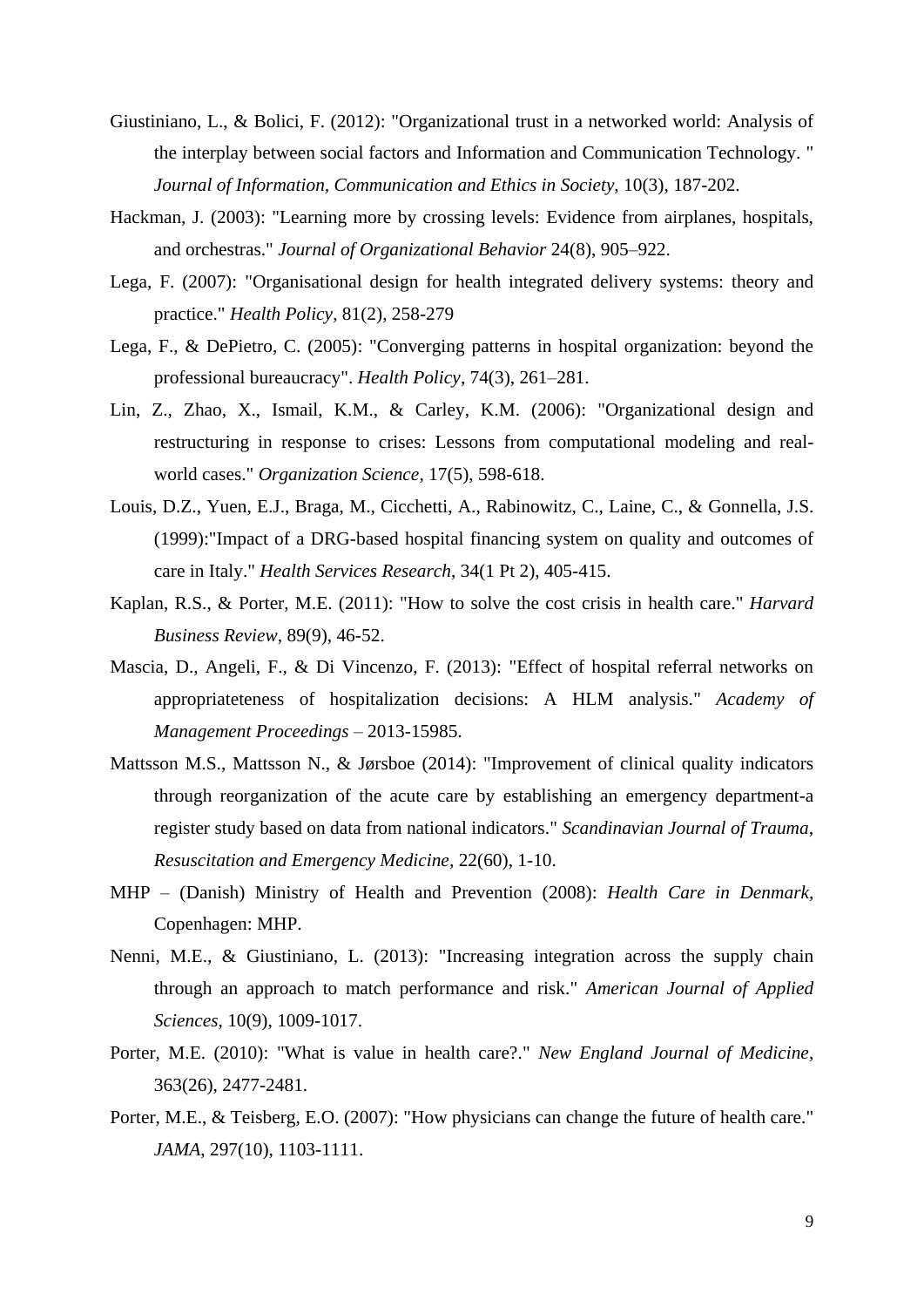- Reay, T., & Hinings, C.R. (2005): "The recomposition of an organizational field: health care in Alberta." *Organization Studies,* 26(3), 351–384.
- Reay, T., & Hinings, C.R. (2009): "Managing the rivalry of competing institutional logics." *Organization Studies,* 30(6), 629–653.
- Reuben, D.B., & Tinetti, M.E. (2012): "Goal-oriented patient care: An alternative health outcomes paradigm." *New England Journal of Medicine*, 366(9), 777-779.
- Scott, W.R., Ruef, M., Mendel, P., & Caronna, C. (2000): *Institutional Change and Healthcare Organizations: From Professional Dominance to Managed Care*. Chicago: University of Chicago Press.
- Vera, A., & Kuntz, L. (2007) : "Process-based organization design and hospital efficiency." *Health Care Management Review*, 32(1), 55-65.
- Villa, S., Barbieri, M., & Lega, F. (2009): "Restructuring patient flow logistics around patient care needs: implications and practicalities from three critical cases." *Health Care Management Science*, 12(2), 155-165.
- Vos, L., Chalmers, S.E., Dückers, M.L., Groenewegen, P. P., Wagner, C., & Van Merode, G.G. (2011): "Towards an organisation-wide process-oriented organisation of care: A literature review." *Implement Science*, 6(8), 1-14.
- Vrangbaek, K. (2013).: "The Danish Health Care System". In Thompson S., Osborn R., Squires D., Jun M., (Edss), *International Profiles of Health Care Systems 2013*, The Commonwealth Fund, 28-36.
- Wen, L.S., Anderson, P.D., Stagelund, S., Sullivan, A.F., & Camargo Jr, C.A. (2013): "National survey of emergency departments in Denmark." *European Journal of Emergency Medicine* 20(3), 205-209.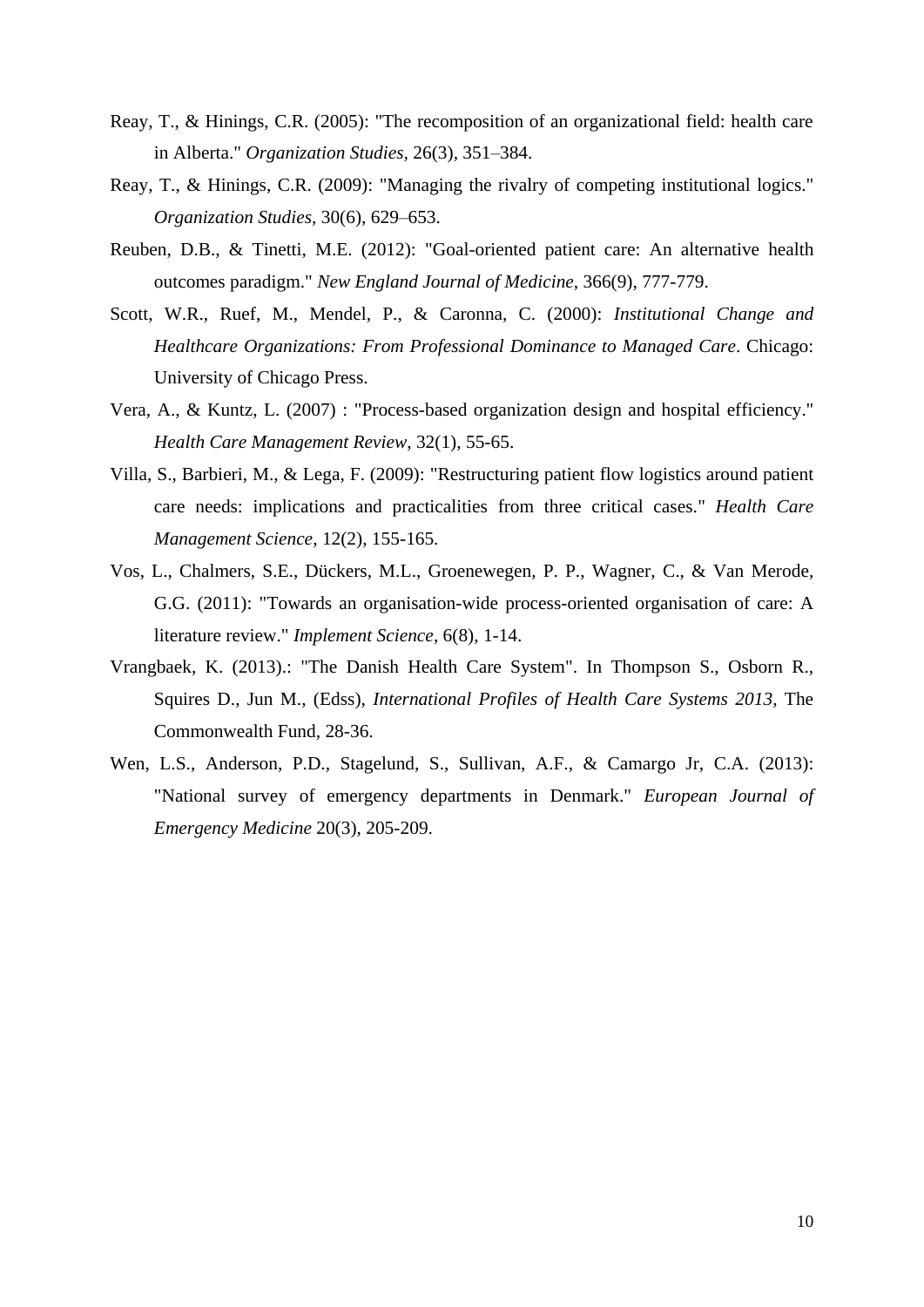| Role played in the<br>organizational field                          | Actors/organizations/institutions of the Danish NHS                                                                                                                                                                                        | Roles in the Danish emergency<br>care system                                                                                |  |
|---------------------------------------------------------------------|--------------------------------------------------------------------------------------------------------------------------------------------------------------------------------------------------------------------------------------------|-----------------------------------------------------------------------------------------------------------------------------|--|
| Suppliers                                                           | Hospitals, private clinics, day care units.                                                                                                                                                                                                | 21 emergency departments<br>(EDs), which are internal<br>departments (or sub-<br>departmental units) of public<br>hospitals |  |
|                                                                     |                                                                                                                                                                                                                                            | They are all internal<br>departments but one is a sub<br>unit of another department)                                        |  |
| Resource and<br>product consumers                                   | Resident population                                                                                                                                                                                                                        | Residents with emergency<br>needs (98 Municipalities) -<br>population of around 5 Million<br>inhabitant                     |  |
| Regulatory agencies                                                 | Danish National Government (Ministry for the<br>Interior and the Health, the Danish Health and<br>Medicines Authority - DHMA, The Danish<br>Healthcare Quality Program - DDKM)): the<br>government sets the regulatory framework of health | The Regions plan and finance<br>the regional emergency system,<br>based on national guidelines                              |  |
|                                                                     | services, in charge of planning and supervision.                                                                                                                                                                                           | The 98 municipalities provide<br>nursing home care (note: a<br>single ED might serve more                                   |  |
|                                                                     | Regions (5), responsible for planning and delivery of<br>specialized health services; they own, manage and<br>finance hospitals and finance the majority of services<br>delivered by PCP, office-based specialists, etc.                   | than one municipality)                                                                                                      |  |
|                                                                     | Municipalities (98), responsible for nursing homes,<br>home nurses, etc.                                                                                                                                                                   |                                                                                                                             |  |
|                                                                     | NGOs (Doctors' Association, Danish Red Cross,<br>Danish Refugee Aid).                                                                                                                                                                      |                                                                                                                             |  |
| Other organizations<br>that produce similar<br>services or products | Private VHI (voluntary health insurance), but none of<br>the private clinics or hospitals provide emergency<br>care                                                                                                                        |                                                                                                                             |  |

# Table 1 – The Danish Health System as an organizational field

Sources: Adapted from Vrangbaek (2013), MHP (2008).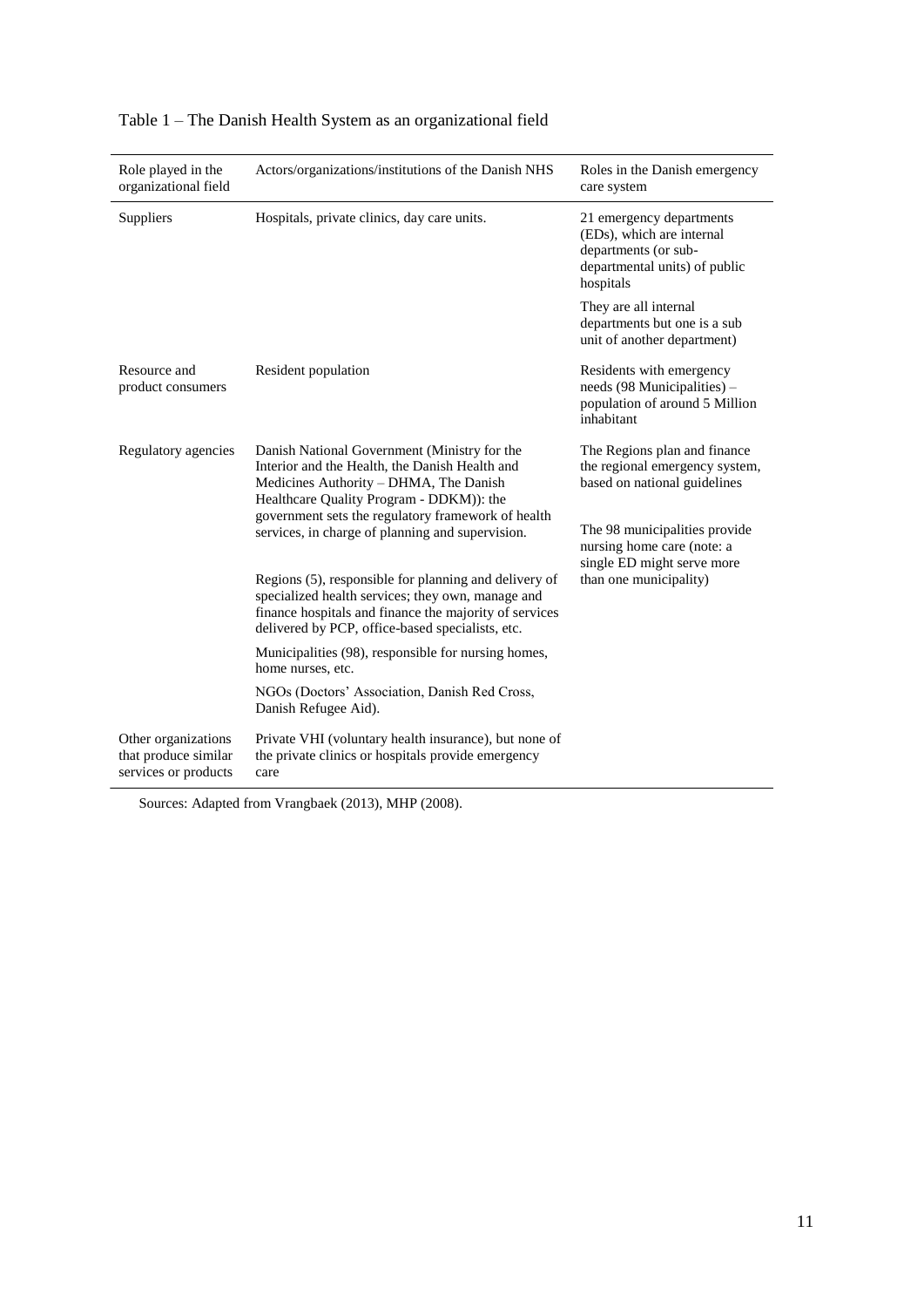

Figure 1 – The multi-contingency model of organization theory

Source: Burton, Laudidsen & Obel (2002: 1463).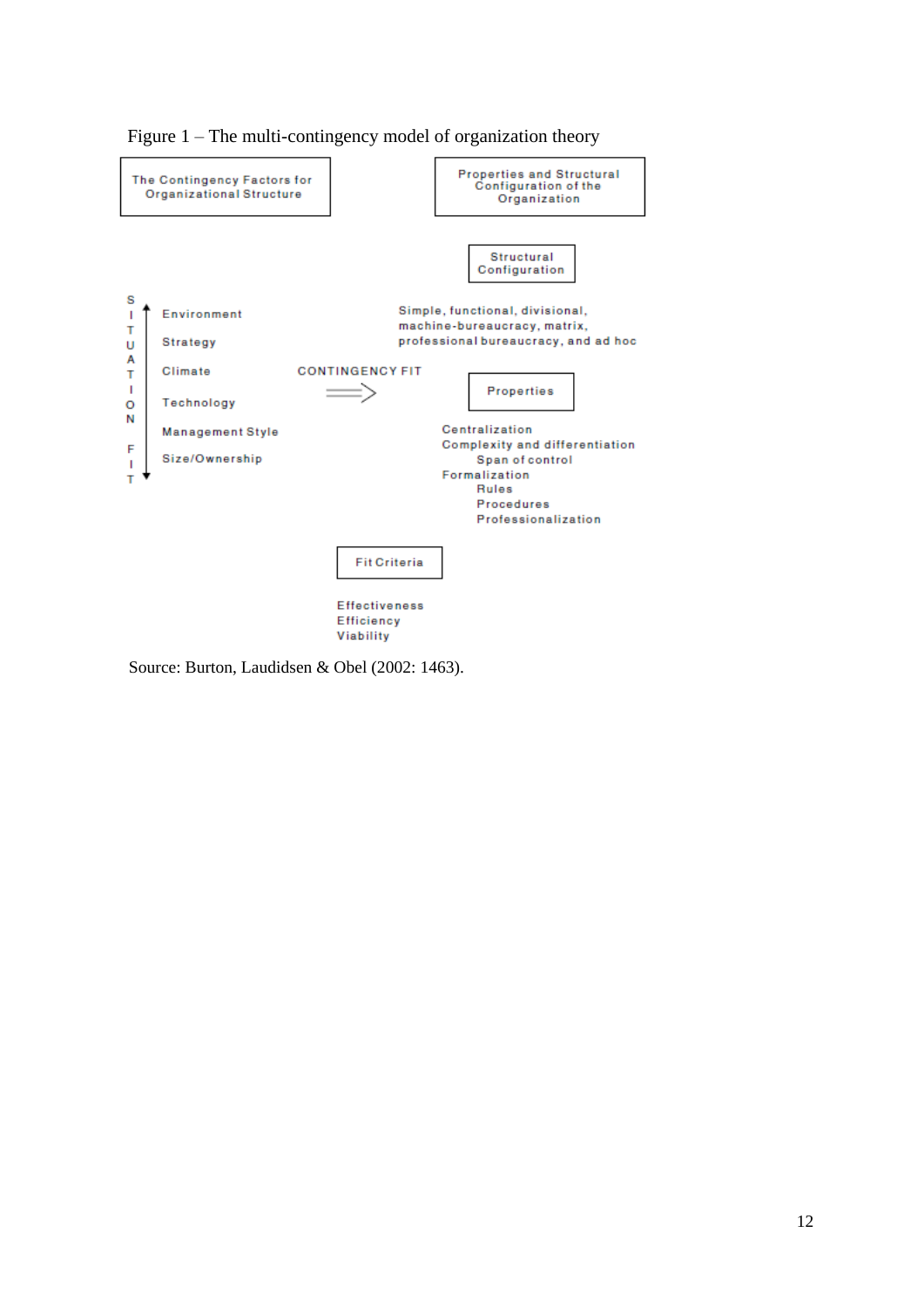



Sources: Adapted from Cameron, Braff & Sekhon, (1990), Asplin et al. (2003); Welch (2012); Wen et al. 2013.

Figure 3 - Structural configurations of the Danish EDsA) Independent ED B) Virtual ED









D) Embedded ED



Note: Ratherthan an I<br>(entry and first-care pr re are some Emergency A<br>her clinical departments